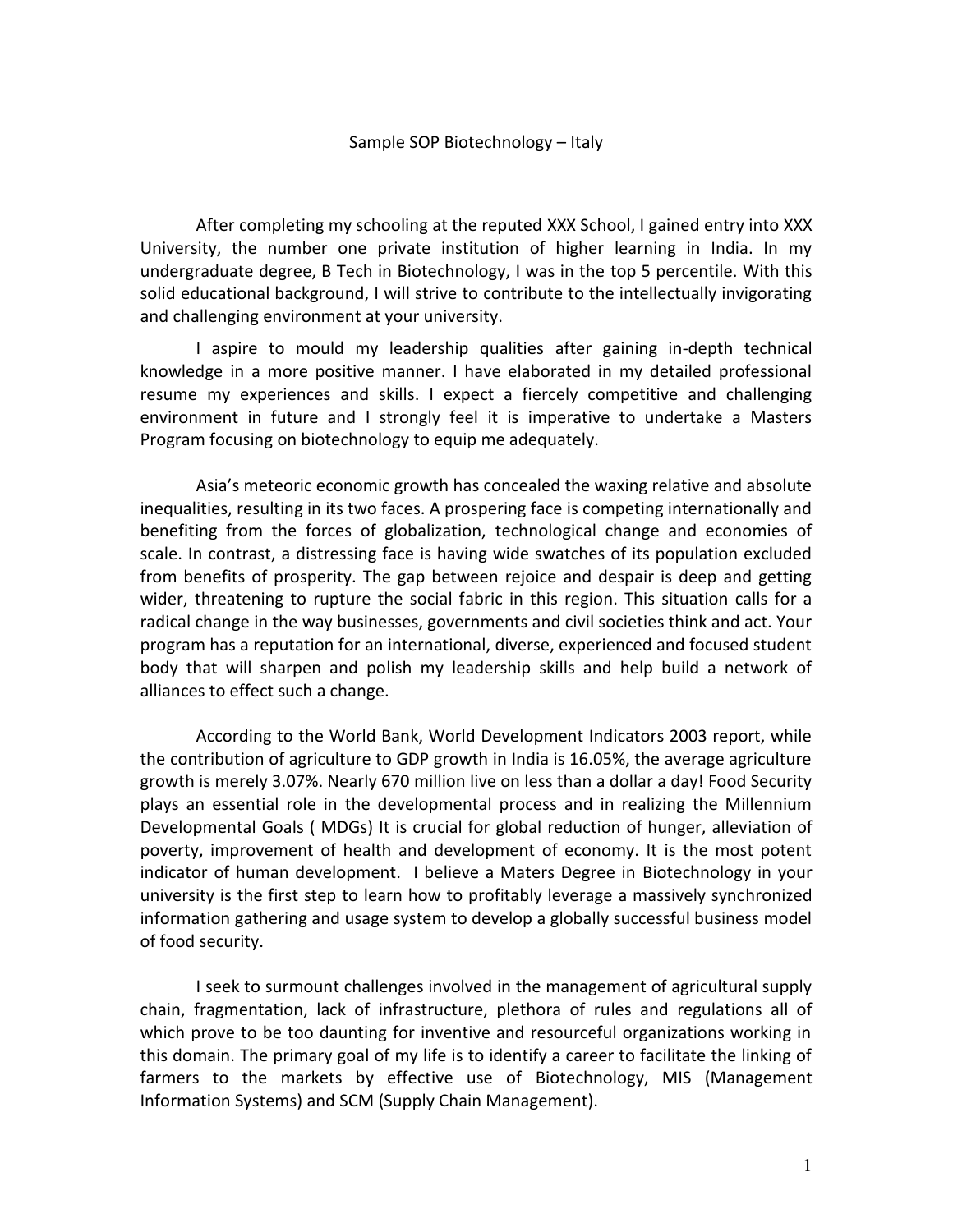Contemporary challenges include changing production methods; low world process and more open markets to international competition; changes in R&D systems; environmental degradation and climate change; and changes in the policy environment. The experience I gained in your university will enable me to apply these principles to ensure effective market access to farmers by creating a dynamic information system and supply chain and to guarantee right availability of adequate food to all people by the effective use of biotechnology.

 Agri-Food systems are undergoing rapid transformation as increasing concentration in processing, trading, marketing and retailing is being observed in all segments of production-distribution chains in all regions of the world. Food consumption is changing. Demand for fruits and vegetables, animal products and oil crops are forcing farmers to diversify production as a response. Frozen, pre-cut, precooked and ready-to-eat items and similar convenience foods are in great demand. Production, Processing and Distribution are adapting to reflect these changes. Your curriculum with a potent mix of practical business theory designed to manage professional teams successfully in today's evolving business world is a perfect fit for me.

India's largest corporate farming initiative, the Tata group's Amalgamated Plantations is looking at an organized corporate farming proposal that will leverage the country's burgeoning organized retail grocery business. It plans to go beyond plantation management to enhance productivity and add value to feed the demand from the new grocery retail chains. It is the country's largest corporate owner of agricultural land with 24,000 hectares under its fold. The proximity of your faculty members to key business centers will offer me golden opportunity to interact with experienced businessmen who have already traversed similar paths.

The business model, it is said, would extend to landowners around its plantations, as well as other parts of the country, to leverage the benefits of scale. The objective will be to improve productivity and add value to the produce, given that India's per-hectare productivity of 55 ton is significantly behind the US and the Netherlands, where it is 500-600 ton. Improving productivity on the supply side, rather than arbitrage from the market will be the key focus. While the farmers are unable to get fair price for their produce, the consumers bear the brunt of increasing price of essential commodities. There is a serious lack of application of Biotechnology, MIS and SCM principles to combat this anomaly. It is possible to ensure fair price for the farmers while save the end users from erratic price fluctuations. Your program will surely equip me with the right inputs to find tangible solutions.

It is also in sync with a growing trend of involvement in agriculture by conglomerates like tobacco-to-hotel major ITC, PepsiCo, Bharti and Reliance. The last two have started farming initiatives to tie up supplies for their respective retail chains. The international validity of your program will enhance my post-MS job search.